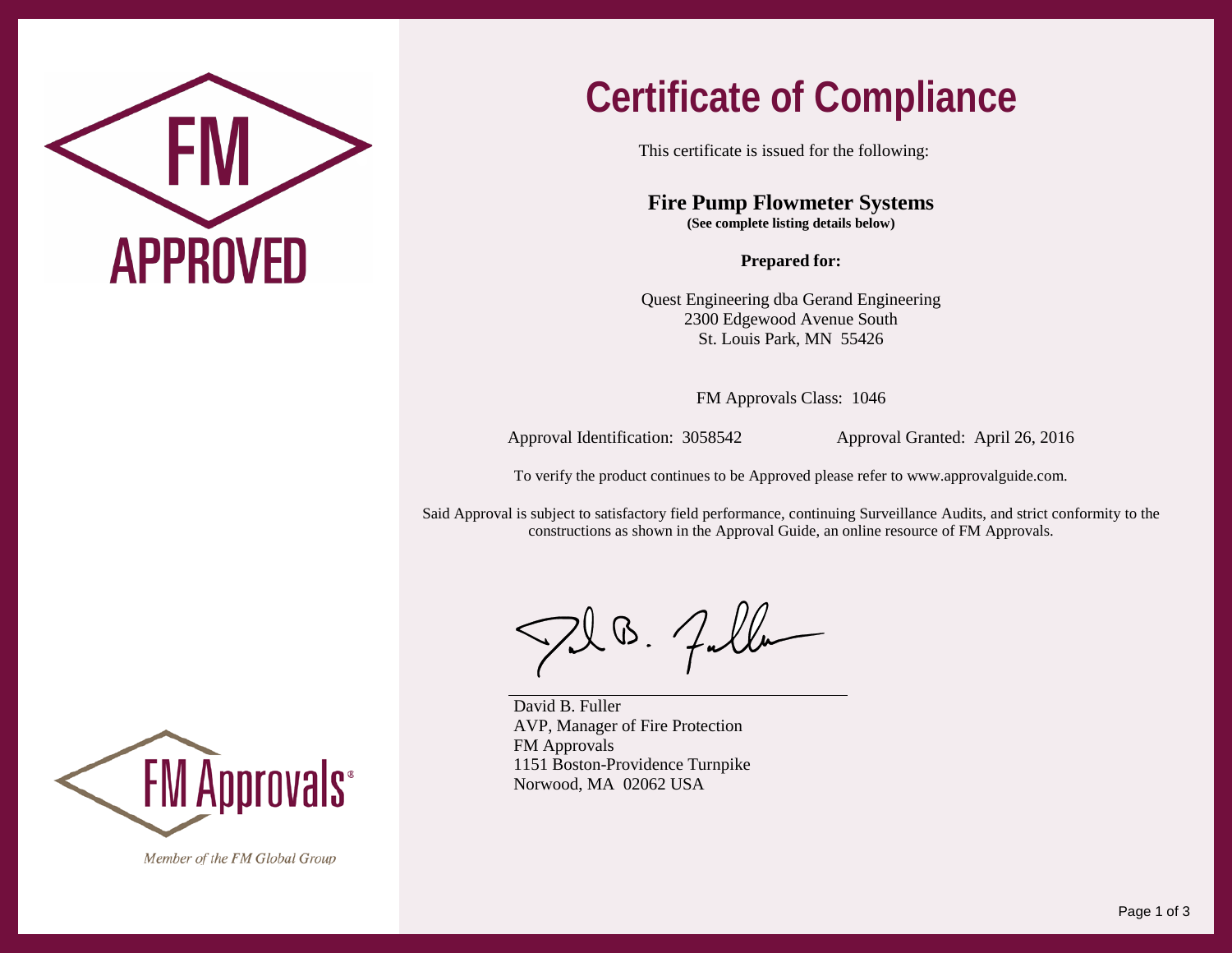



Member of the FM Global Group

## **Certificate of Compliance**

|                                                |                                | <b>Model Designation</b> |                |
|------------------------------------------------|--------------------------------|--------------------------|----------------|
| Pump Rating,<br>gal/min (dm <sup>3</sup> /min) | Nominal Meter Line Size<br>in. | Venturi<br>(1)           | Orifice<br>(2) |
| 25<br>(95)                                     | 11/4                           | GV-25-1 1/4              |                |
| 50<br>(190)                                    | $\overline{c}$                 | GV-50-2                  |                |
| 100<br>(380)                                   | 21/2                           | GV-100-2 1/2             | GO-100-2 1/2   |
| 150<br>(570)                                   | $\mathfrak{S}$                 | GV-150-3                 | GO-150-3       |
| 200<br>(755)                                   | 3, 4                           | GV-200-3, 4              | GO-200-3, 4    |
| 250<br>(945)                                   | 4, 5                           | GV-250-4, 5              | GO-250-4, 5    |
| 300<br>(1135)                                  | $\overline{4}$                 | GV-300-4                 | GO-300-4       |
| 400<br>(1515)                                  | 4, 5                           | GV-400-4, 5              | GO-400-4, 5    |
| 450<br>(1705)                                  | 4, 5                           | GV-450-4, 5              | GO-450-4, 5    |
| 500<br>(1895)                                  | 5,6                            | GV-500-5, 6              | GO-500-5, 6    |
| 750<br>(2840)                                  | 5, 6                           | GV-750-5, 6              | GO-750-5, 6    |
| 1000<br>(3785)                                 | 6, 8                           | GV-1000-6, 8             | GO-1000-6, 8   |
| 1250<br>(4730)                                 | 6, 8                           | GV-1250-6, 8             | GO-1250-6, 8   |
| 1500<br>(5680)                                 | 8, 10                          | GV-1500-8, 10            | GO-1500-8, 10  |
| 2000<br>(7570)                                 | 8, 10                          | GV-2000-8, 10            | GO-2000-8, 10  |
| 2500<br>(9465)                                 | 8, 10                          | GV-2500-8, 10            | GO-2500-8, 10  |
| 3000<br>(11355)                                | 8, 10                          | GV-3000-8, 10            | GO-3000-8, 10  |